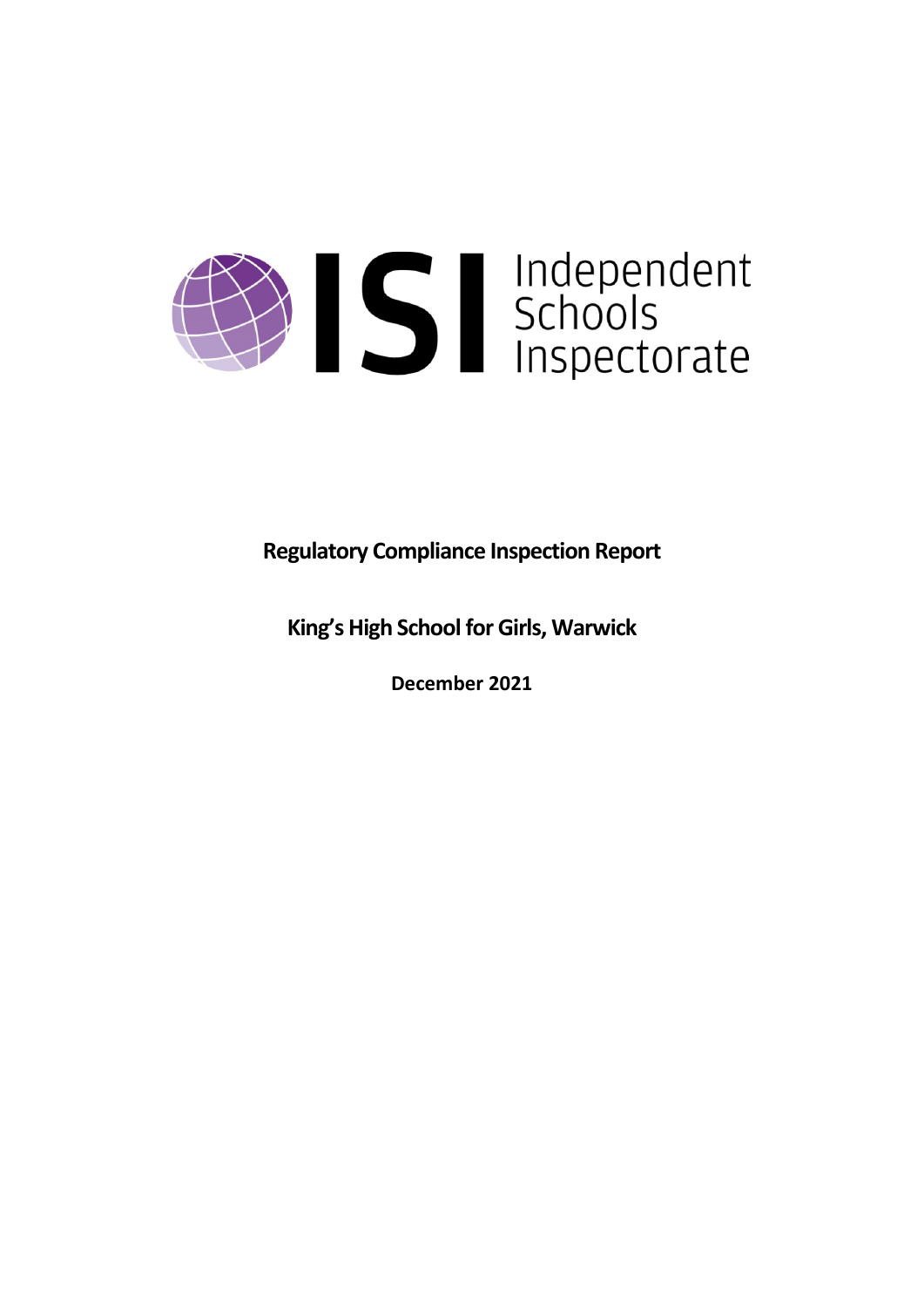# **Contents**

| <b>School's Details</b> |                                                                      | 3 |
|-------------------------|----------------------------------------------------------------------|---|
| 1.                      | <b>Background Information</b>                                        | 4 |
|                         | About the school                                                     | 4 |
|                         | What the school seeks to do                                          | 4 |
|                         | About the pupils                                                     | 4 |
| 2.                      | <b>Regulatory Compliance Inspection</b>                              | 5 |
|                         | <b>Preface</b>                                                       | 5 |
|                         | <b>Key findings</b>                                                  | 6 |
|                         | PART 1 - Quality of education provided                               | 6 |
|                         | PART 2 - Spiritual, moral, social and cultural development of pupils | 6 |
|                         | PART 3 – Welfare, health and safety of pupils                        | 6 |
|                         | PART 4 – Suitability of staff, supply staff, and proprietors         | 6 |
|                         | <b>PART 5 - Premises of and accommodation at schools</b>             | 7 |
|                         | <b>PART 6 - Provision of information</b>                             | 7 |
|                         | PART 7 - Manner in which complaints are handled                      | 7 |
|                         | PART 8 - Quality of leadership in and management of schools          | 7 |
| 3.                      | <b>Inspection Evidence</b>                                           | 8 |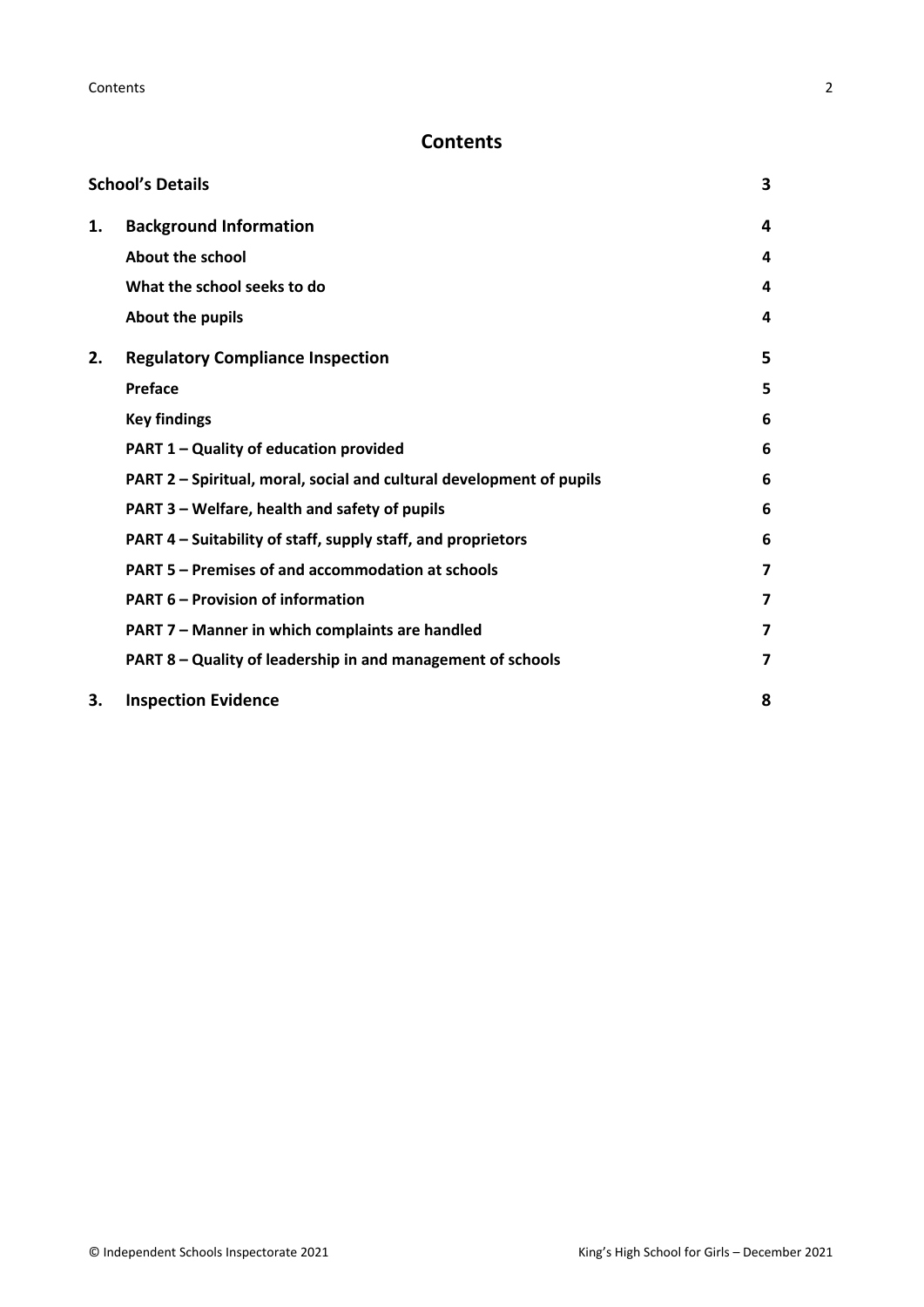| <b>School</b>                                            |                            | King's High School for Girls                                        |                   |     |  |
|----------------------------------------------------------|----------------------------|---------------------------------------------------------------------|-------------------|-----|--|
| <b>DfE</b> number                                        | 937/6089                   |                                                                     |                   |     |  |
| <b>Registered charity number</b>                         | 1088057                    |                                                                     |                   |     |  |
| <b>Address</b>                                           | Warwick<br><b>CV34 6YE</b> | King's High School for Girls<br><b>Banbury Road</b><br>Warwickshire |                   |     |  |
| Telephone number                                         |                            | 01926 494485                                                        |                   |     |  |
| <b>Email address</b><br>enquiries@kingshighwarwick.co.uk |                            |                                                                     |                   |     |  |
| Headmaster                                               |                            | Dr Stephen Burley                                                   |                   |     |  |
| <b>Chair of governors</b>                                |                            | Mrs Sally Austin                                                    |                   |     |  |
| Age range                                                | 11 to 18                   |                                                                     |                   |     |  |
| Number of pupils on roll                                 | 780                        |                                                                     |                   |     |  |
|                                                          | <b>Seniors</b>             | 589                                                                 | <b>Sixth Form</b> | 191 |  |
| <b>Inspection dates</b>                                  |                            | 01 to 03 December 2021                                              |                   |     |  |

# <span id="page-2-0"></span>**School's Details**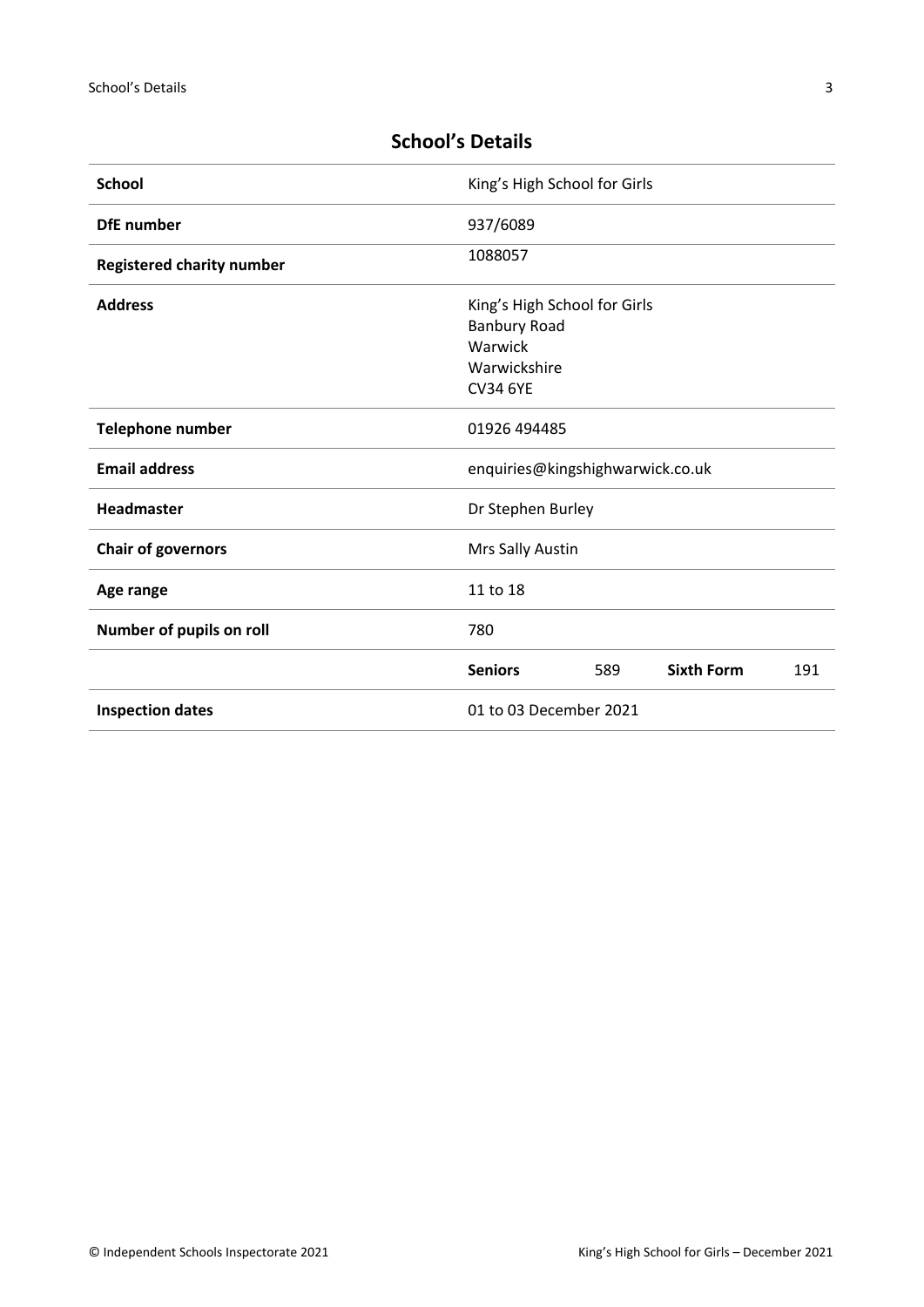# <span id="page-3-0"></span>**1. Background Information**

#### <span id="page-3-1"></span>**About the school**

- 1.1 King's High School for Girls is an independent day school. The school is one of three schools governed by the Warwick Independent Schools Foundation (WISF). The King's School committee, made up of members of the Foundation governing body, attends to the day-to-day oversight of the school. In September 2019 the school relocated from a city centre location to a new purpose-built school adjacent to Warwick School which is a part of the WISF. Since the previous inspection the school has appointed a new headmaster.
- 1.2 During the period March to August 2020, the whole school remained open only for children of key workers.
- 1.3 During this period of closure, the school provided remote learning materials for all pupils.
- 1.4 In the interests of infection control during the COVID-19 (coronavirus) pandemic, inspection evidence was gathered partly remotely and partly on site to reduce contact within the school setting.
- 1.5 In line with the direction given by the Department for Education (DfE) at the time, no evaluation has been made of the nature or effectiveness of any provision made during the period March to August 2020, including its impact on pupils' learning, achievement or personal development. Any concerns relating to pupils' welfare during this period which directly relate to measures implemented by the school have been considered.
- 1.6 During the lockdown period of January to March 2021, all pupils other than vulnerable pupils or the children of key workers received remote learning provision at home.
- 1.7 In 2020 and 2021, public examinations were not held. For pupils who would have been expected to take these examinations, centre-assessed grades in 2020 and teacher-assessed grades in 2021 were awarded.

#### <span id="page-3-2"></span>**What the school seeks to do**

1.8 The school aimsto provide a broad and inclusive education in a nurturing and supportive environment. The school strives to encourage its pupils to explore and develop their interests, gain confidence in themselves and in their abilities, and seize the rich opportunities life offers.

#### <span id="page-3-3"></span>**About the pupils**

1.9 Pupils come from a range of professional, business and academic families living in and around Warwick. Nationally standardised test data provided by the school indicate that the ability of the pupils in the school is above average. The school has identified 79 pupils who require support for special educational needs and/or disabilities. None of these pupils receive specialist support; their needs are met by class teaching. None of these pupils have a statement of special educational needs or an education, health and care plan. Thirteen pupils speak English as an additional language, none of whom require additional support.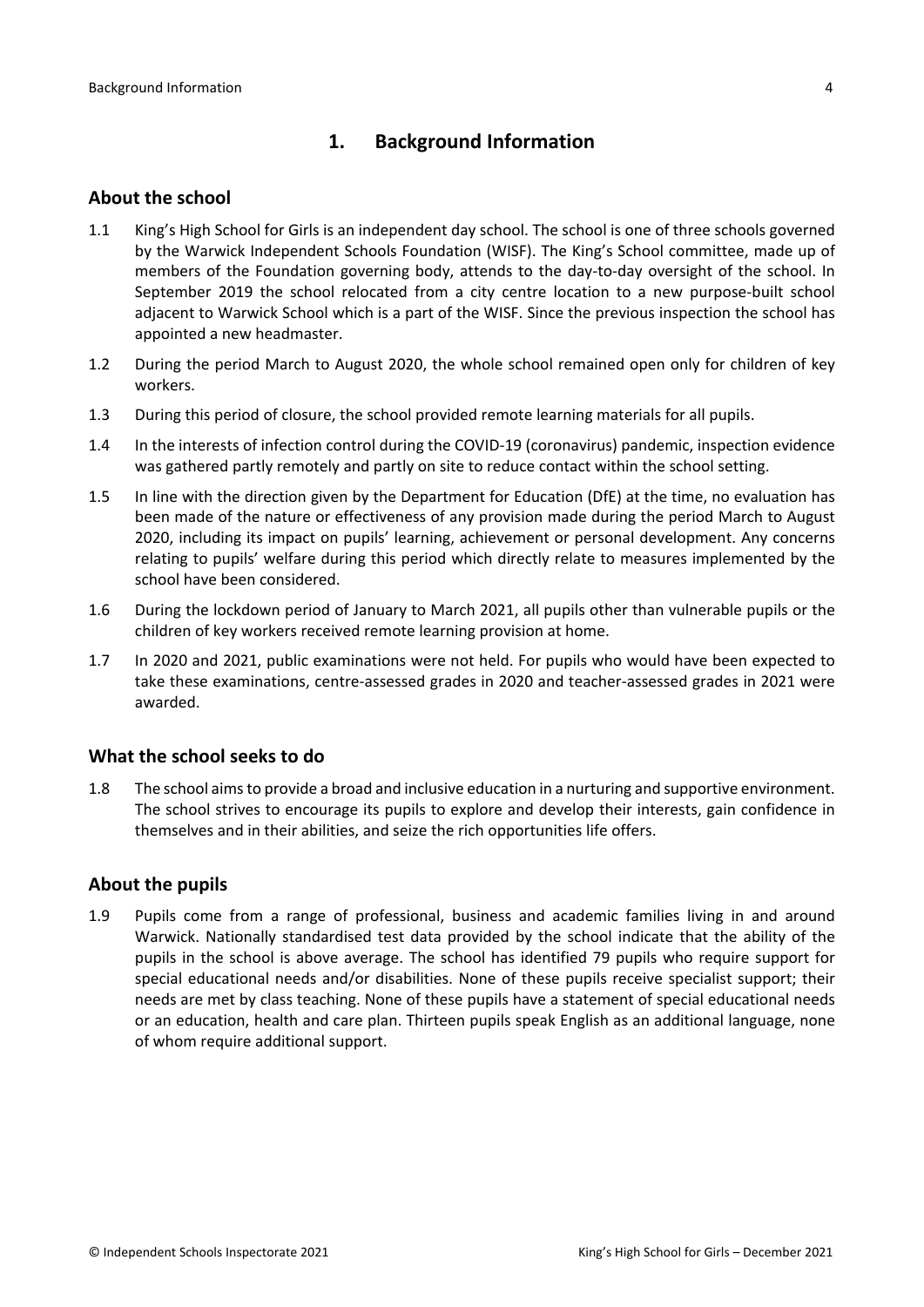# <span id="page-4-0"></span>**2. Regulatory Compliance Inspection**

#### <span id="page-4-1"></span>**Preface**

The Independent Schools Inspectorate (ISI) is approved by the Secretary of State to inspect schools which are, or whose heads are, in membership of the associations which form the Independent Schools Council (ISC) and report on the extent to which they meet the Independent School Standards ('the standards') in the Schedule to the Education (Independent School Standards) Regulations 2014. Additionally, inspectionsreport on the school's accessibility plan under Schedule 10 of the Equality Act 2010 and the ban on corporal punishment under section 548 of the Education Act 1996. Inspections also comment on the progress made to meet any compliance action points set out in the school's most recent statutory inspection.

ISI inspections are also carried out under the arrangements of the ISC Associations for the maintenance and improvement of the quality of their membership.

**This is a COMPLIANCE ONLY inspection and as such reports only on the school's compliance with the standards.** The standards represent minimum requirements and judgements are given either as **met** or as **not met**. All schools are required to meet all the standards applicable to them. Where the minimum requirements are not met, this is clearly indicated and the school is required to take the actions specified.

Inspections do not include matters that are outside of the regulatory framework described above, such as: an exhaustive health and safety audit; compliance with data protection requirements; an in-depth examination of the structural condition of the school, its services or other physical features; contractual arrangements with parents; an investigation of the financial viability of the school or its accounting procedures.

Inspectors may be aware of individual safeguarding concerns, allegations and complaints as part of the inspection process. Such matters will not usually be referred to specifically in published reports in this document but will have been considered by the team in reaching its judgements.

Links to the standards and requirements can be found here: The Education [\(Independent](http://www.legislation.gov.uk/uksi/2014/3283/contents/made) School Standards) [Regulations](http://www.legislation.gov.uk/uksi/2014/3283/contents/made) 2014, National Minimum Standards for Boarding Schools, Early Years [Foundation](https://www.gov.uk/government/publications/early-years-foundation-stage-framework--2) Stage Statutory [Framework.](https://www.gov.uk/government/publications/early-years-foundation-stage-framework--2)

**COVID-19: Inspection judgements do not cover the period March to August 2020 inclusive.**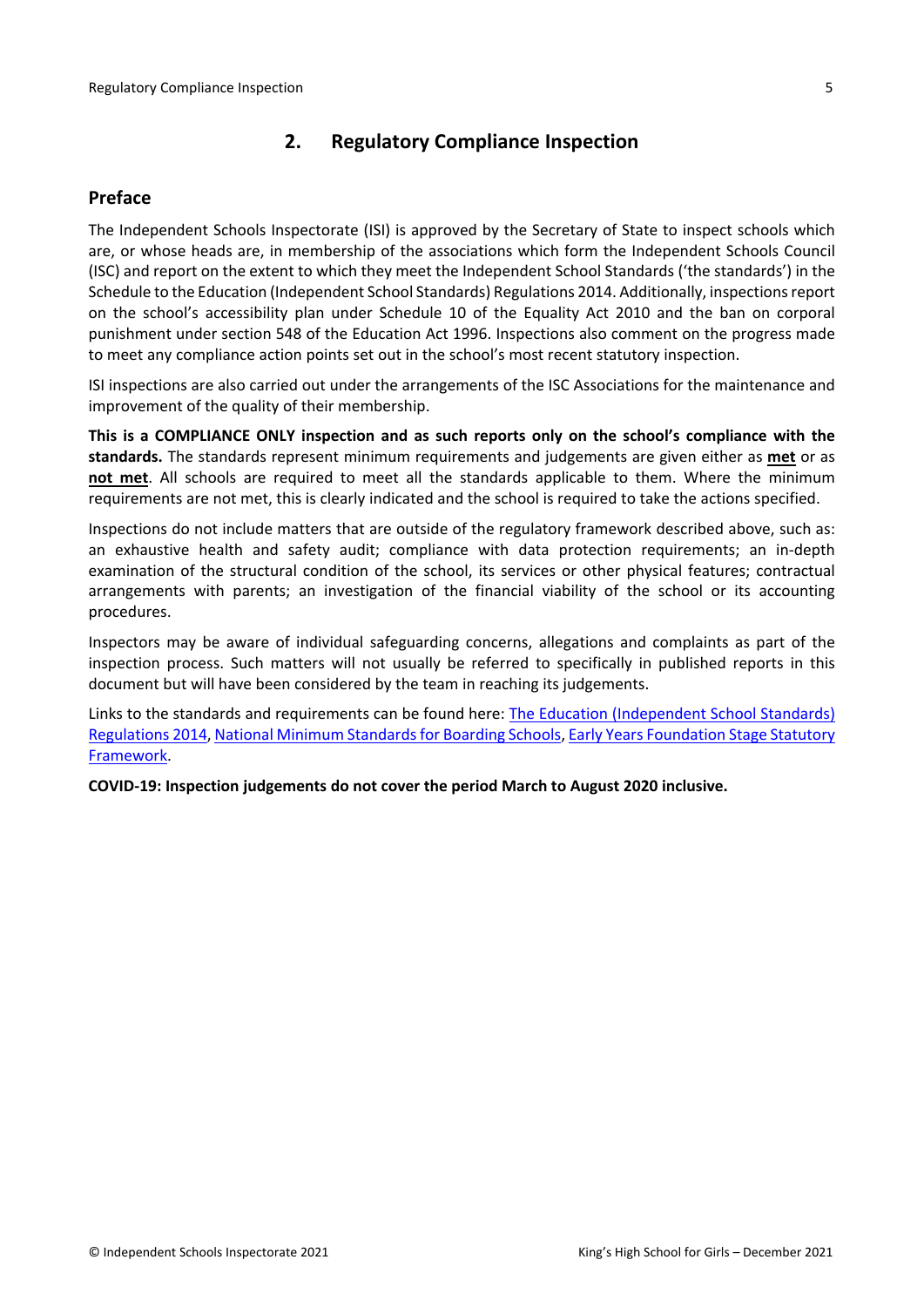## <span id="page-5-0"></span>**Key findings**

**2.1 The school meets the standards in the schedule to the Education (Independent School Standards) Regulations 2014 and associated requirements and no further action is required as a result of this inspection.**

#### <span id="page-5-1"></span>**PART 1 – Quality of education provided**

- 2.2 At GCSE in the years 2020 to 2021, performance has confirmed that teaching enables pupils to make good progress in the context of Part 1 paragraph 3(a)
- 2.3 In the sixth form, A-level resultsin the years 2020 to 2021 have confirmed that teaching enables pupils to make good progress in the context of Part 1 paragraph 3(a).
- 2.4 The curriculum is documented, supported by appropriate plans and schemes of work for the pupils and covers the required breadth of material. The teaching enables pupils to make good progress, encompasses effective behaviour management and is supported by suitable resources. A suitable framework for the assessment of pupils' performance is in place.
- 2.5 Pupils receive relationships and sex education in the school, except in so far as they are lawfully excused. The school has consulted parents and published a written statement of its policy which has regard to the relevant statutory guidance.
- **2.6 The standards relating to the quality of education [paragraphs 1–4] are met.**

### <span id="page-5-2"></span>**PART 2 – Spiritual, moral, social and cultural development of pupils**

- 2.7 Principles and values are actively promoted which facilitate the personal development of pupils as responsible, tolerant, law-abiding citizens.
- **2.8 The standard relating to spiritual, moral, social and cultural development [paragraph 5] is met.**

# <span id="page-5-3"></span>**PART 3 – Welfare, health and safety of pupils**

- 2.9 Arrangements are made to safeguard and promote the welfare of pupils by means that pay due regard to current statutory guidance; good behaviour is promoted; bullying is prevented so far as reasonably practicable; health and safety requirements are met, including those relating to fire safety; provision is made for first aid. Pupils are properly supervised; admission and attendance registers are maintained, as required, and there is a strategic approach to risk assessment. A disability access plan is in place.
- **2.10 The standardsrelating to welfare, health and safety [paragraphs 6–16], the requirement of Schedule 10 of the Equality Act 2010, and the ban on corporal punishment undersection 548 of the Education Act 1996 are met.**

#### <span id="page-5-4"></span>**PART 4 – Suitability of staff, supply staff, and proprietors**

- 2.11 The school makes appropriate checks to ensure the suitability of staff, supply staff and proprietors, and a register is kept as required.
- **2.12 The standards relating to the suitability of those in contact with pupils at the school [paragraphs 17–21] are met.**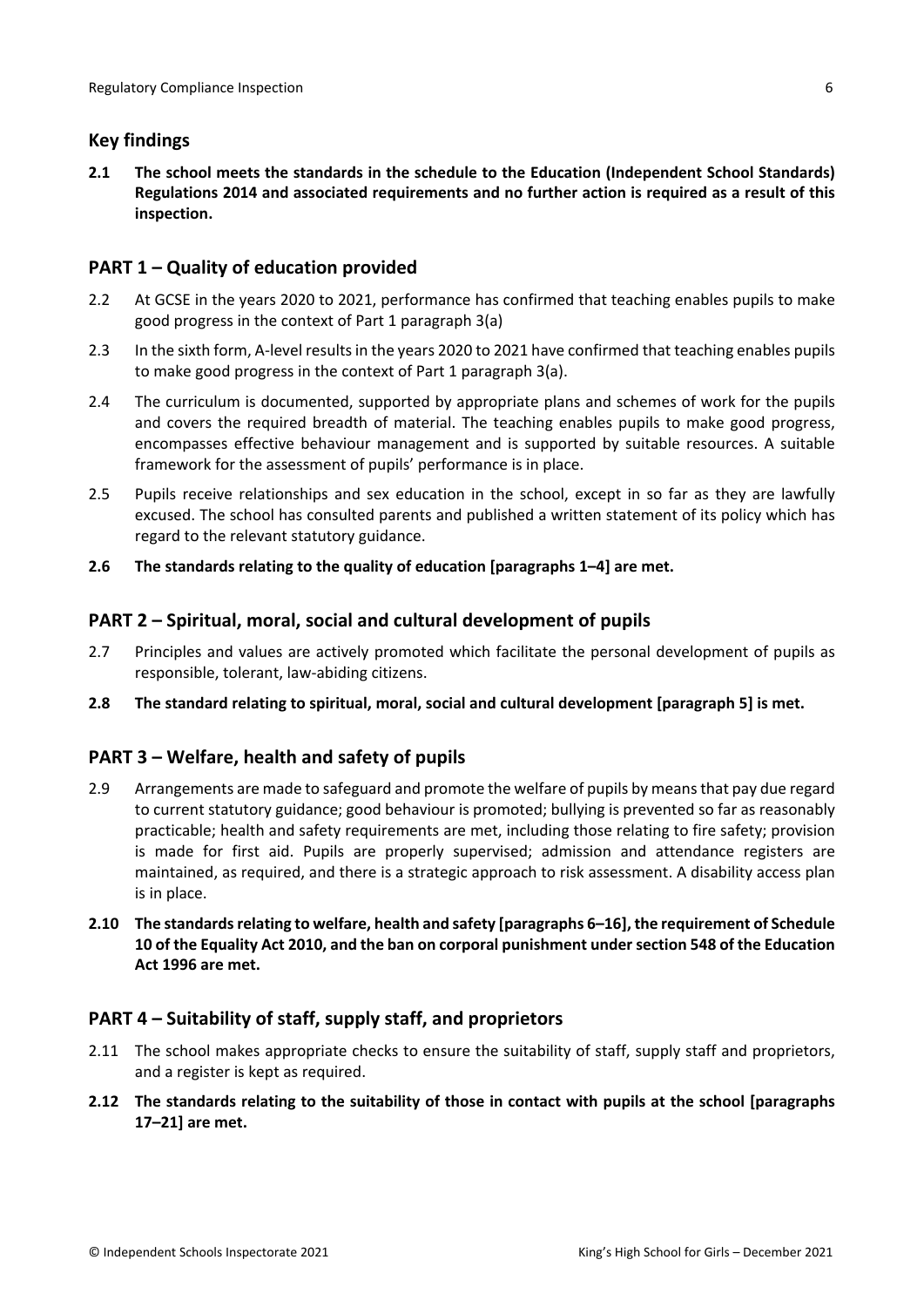#### <span id="page-6-0"></span>**PART 5 – Premises of and accommodation at schools**

2.13 Suitable toilet and changing facilities, and showering facilities where required by the standard, and appropriate accommodation for pupils' medical and therapy needs are provided. The premises are maintained to a standard commensurate with health and safety; acoustics and lighting are appropriate; water provision is adequate. Suitable outdoor space is provided for physical education and outdoor play.

#### **2.14 The standards relating to the premises and accommodation [paragraphs 22–31] are met.**

#### <span id="page-6-1"></span>**PART 6 – Provision of information**

- 2.15 A range of information is published, provided or made available to parents, inspectors and the Department for Education. This includes details about the proprietor, the ethos of the school and the curriculum, and of the school's arrangementsfor admission, behaviour and exclusions, bullying, health and safety, first aid, details of the complaints procedure, and the number of complaints registered under the formal procedure during the preceding school year, and the provision for any with education, health and care plans or English as an additional language. It also includes particulars of the school's academic performance during the preceding school year, inspection reports and (for parents only) a report at least annually of their own child's progress. The safeguarding policy is posted on the school's website.
- **2.16 The standard relating to the provision of information [paragraph 32] is met.**

#### <span id="page-6-2"></span>**PART 7 – Manner in which complaints are handled**

- 2.17 Parental complaints, if any, are handled effectively through a three-stage process, (informal, formal and a hearing before a panel of three, one of whom is independent of the school). Each stage has clear time scales, and at the third stage the panel can make findings and recommendations which are communicated to the complainant. Records are kept appropriately, including of any action taken, whether or not a complaint is successful.
- **2.18 The standard relating to the handling of complaints [paragraph 33] is met.**

#### <span id="page-6-3"></span>**PART 8 – Quality of leadership in and management of schools**

- 2.19 The proprietor ensures that the leadership and management demonstrate good skills and knowledge, and fulfil their responsibilities effectively, so that the other standards are consistently met, and they actively promote the well-being of the pupils.
- **2.20 The standard relating to leadership and management of the school [paragraph 34] is met.**